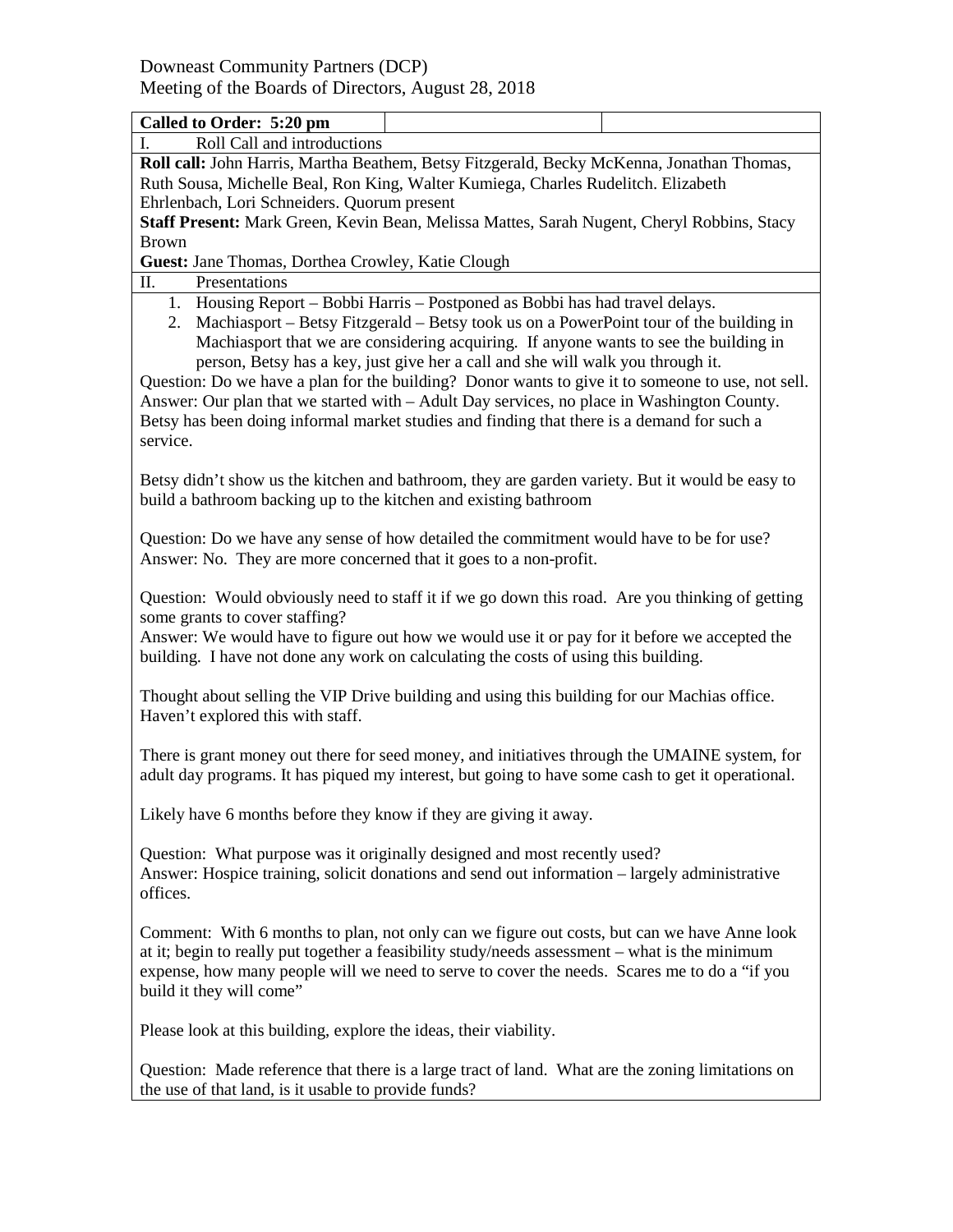Answer: There are 42 acres of unlogged land. Road frontage and water view but no waterfront. Same vicinity of town office, fire department, and post office. 5 miles from Machias. Assuming whole tract will transfer with building but don't know that for sure.

Mark will take Anne up there before next meeting to walk through.

Unused for three years – always heated, power on, water works. Well maintained.

Important to learn about the land and availability of it. Might want to carefully consider if land is developable.

Machiasport is an active community, fishery, more people than expected. Housing good, plenty nearby, in good shape.

III. Items for Board Action

1. Approval of Meeting Minutes from 7/31/18

## **Discussion: None**

**Action:** Walter made the motion to approve the minutes, Martha seconded. **Motion passed.**

2. Resolved, that the Board of Directors of Downeast Community Partners does hereby adopt and approve a policy regarding Board Member Attendance at regular meetings.

**Discussion:** Governance Committee met a few times to talk about a variety of things. This committee is in charge of things related to board, training, attendance, etc. Tackled board attendance policy. New DCP by-laws are flexible, moving things like this out of by-laws, into policy. Proposing that if any board member has three unexcused absences, the Executive Director advise the committee, committee reviews, decides on action.

Question: What constitutes an excused absence?

Answer: Calling in ahead of time.

**Action:** Walter made the motion to approve, John seconded. **Motion passed**.

3. Resolved, to nominate individuals as low income, elected members of the Board of Directors in accordance with Board policy

**Discussion:** Governance Committee also has responsibility of organizing election as required for CAPs. Elected Sector is to be made up of low-income people or those representing them. Current members who fall in this category agreed to continue. Betsy recruited Dorthea Crowley to join. The 6th elected sector member is a Parent Policy Council member, Katie is here checking it out. Thank you to all who volunteered.

**Action:** Becky made the motion to approve, Walter seconded. **Motion passed.**

4. Resolved, to establish date for the election of low income, elected members of the Board of Directors.

**Discussion:** By-laws specify procedure: board establish election date, advertise the opportunity to join the board. If no competition, no election held, those nominated are seated. If there is competition, we will hold election.

**Action:** Walter made the motion to recommend the date be October 16, but allow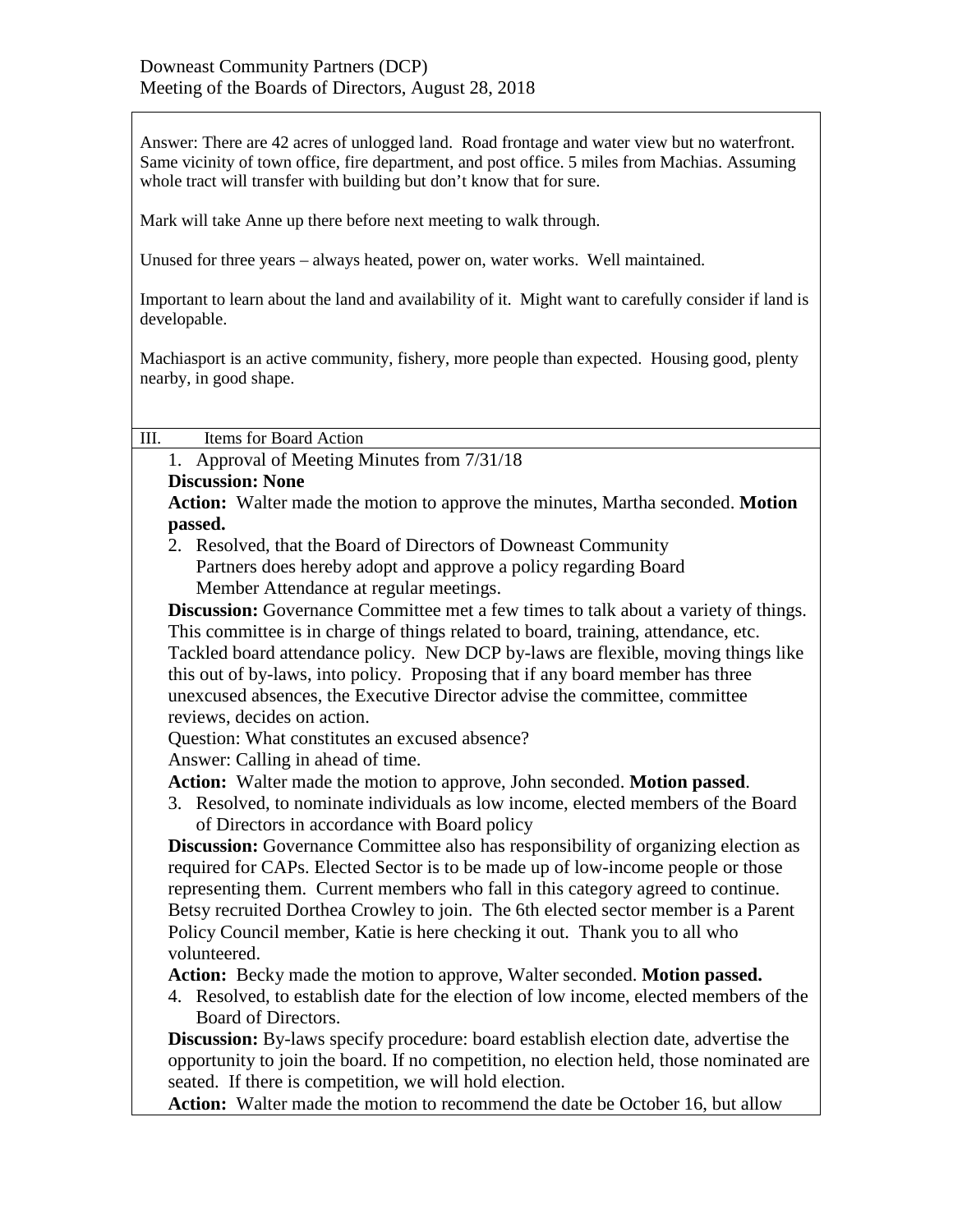Executive Director to delay that if time requirements don't allow this date. Becky seconded. **Motion passed.**

5. Resolve, to authorize the Executive Director to enter into a Memorandum of Understanding with Healthy Acadia to fund a recovery coach.

**Discussion:** Some time ago, Healthy Acadia put together a proposal to begin funding Recovery Coaches. Applied for Americorp volunteers for coaches. We provided a letter of support back when they applied for it. They got the grant, Ida and Mark have been to some of the trainings. It's a new program, need to ask for board support to go forward. Our work so far is around the edges of addiction recovery work. Thinking that participating in this and hiring a coach would be a good way to get our feet wet. Ida manages our programs with supportive services and case management, and is willing to take it on. Costs as outlined in Board packet.

If the board wants to go ahead, it will be included in the budget that the board will consider in September. Another possibility, did talk to Kenney Miller at Health Equity Alliance. He floated the idea of sharing a coach, split costs half and half, housed in Machias. This is a new idea in the last few days, might allow us to get into it with a partner with more experience with this. Curious what the board thinks.

Question: This is a wonderful idea. Who would be supervising and what are their qualifications, and what is insurance liability? Would person be alone in the building when doing the work?

Answer: Insurance – our current policies would cover this work. Ida would be direct supervisor, she is a licensed social worker, not much experience with recovery specifically, but Healthy Acadia would be a strong support in this, with training provided from them. Not sure I want to do it without them.

Protocol now for case management services is that employee uses their discretion, knowing that if they feel unsafe in any way, they are to ask for someone to accompany them. That has worked for us thus far. Mark has accompanied staff on visits a number of times when asked. Would use this same process with Recovery Coaches.

Question: What is the purpose of doing this? Answer: It is our contribution to solving the problem, or making the problem less bad.

Question: there is a place in Town Hill and some place in Ellsworth. Does anyone know anything about those programs, how successful are those? Think about it before we get into it.

Answer: Lori is aware of the programs, is in favor of it. Concern when Healthy Acadia spoke to her department about it involved training and qualifications of the people doing the work and supervising the coaches. Person can turn on a dime, have some misgivings. Need to see more about training received and qualifications of coaches.

Initial training said they are looking for someone in recovery for at least a year, or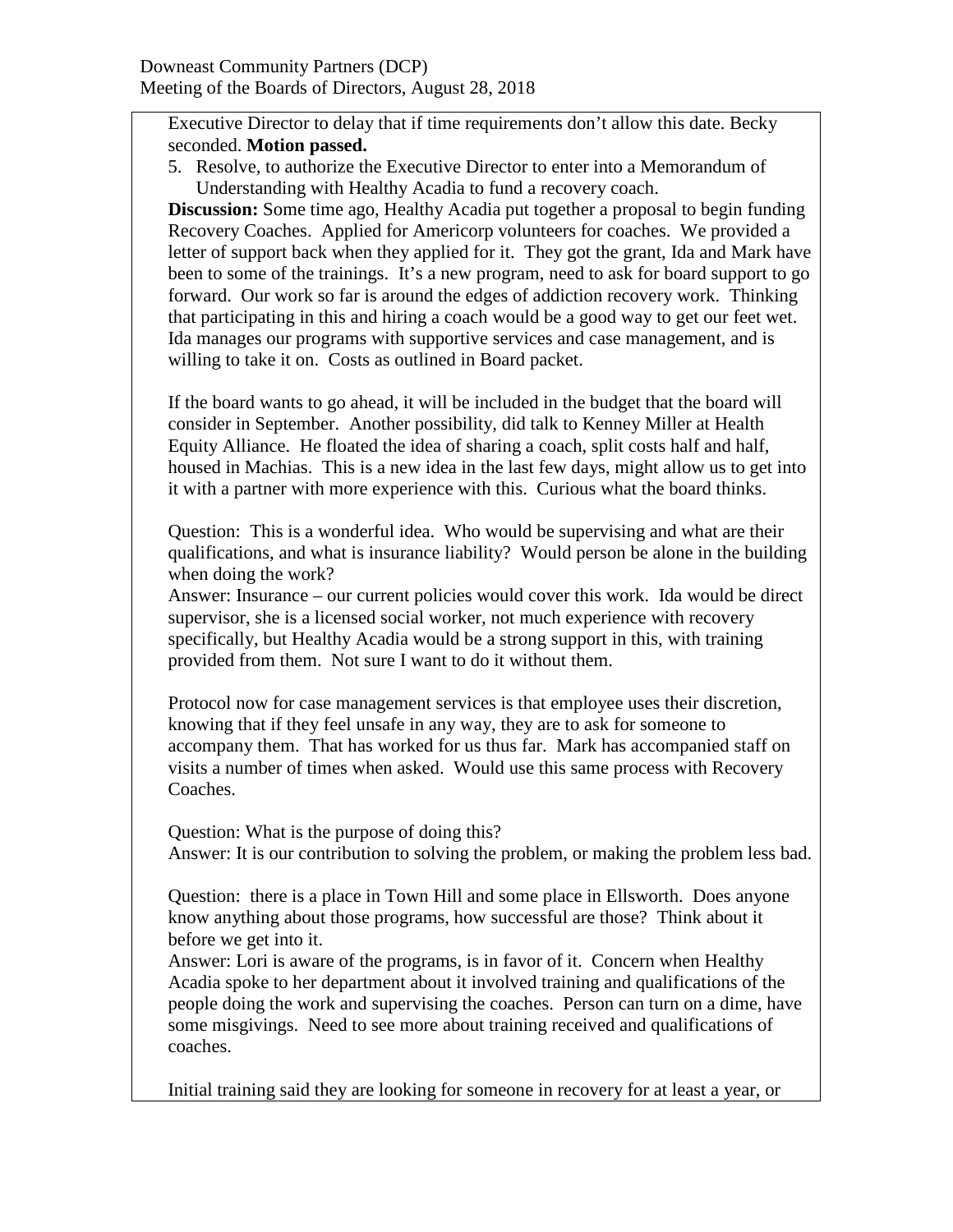very close to someone who is struggling with addiction.

This funding is for one year.

Stacy has some experience working with an organization that had Americorp volunteers, typically students wanting to work in the field, very good, very committed.

Cheryl took the recovery coach training, there is a lot involved in the training and the process. Can continue to go and earn CEUs, beyond the week-long training.

Sounds very similar to sponsor-based programs, with lots of history in the program.

**Action:** Becky made the motion to approve, John seconded. **More Discussion:**

Question: What would recovery coach be doing on a day to day basis. Answer: Mark not sure , thinks they will have a case load, and work with those folks, that won't happen quickly, will develop over time. It is a three year grant, can re-up for two years, hope our Americorp will be around for a few years.

Question: Also an option for part time coaches, have you thought about that? Answer: Did think of it – but it didn't feel like as much of a contribution to the problem. That is why working with HEAL would work, help us get into it.

HEAL could help develop a case-load quickly.

Will work with Lori as it is developed.

Healthy Acadia seems very well organized and has a plan which Mark will share with Lori. He thinks it will allay many of her concerns

## **Motion passed.**

6. Resolved, to approve the Community Services Block Grant Budget for contract year 18/19.

**Discussion:** Not that different from last year – looking to fund the loan officer a little bit, funding Development/Marketing/Education. Receptionist is not in CSBG this year, allocated across programs. Data Management and training is listed, dealing with Empower, central data intake which will allow us to better serve and better count what we do. Case management – nurse home visiting, supportive services, and admin for CAN Council, and the Americorp Recovery Services, and Elder Services, Friendship Cottage and At Home. Looking at Friendship Cottage budget very closely this year to minimize the deficit.

Comment – spent more time talking about 10,000 than 317,000. **Action:** Ron made the motion to approve, Becky seconded. **Motion passed.** 7. Resolved, to approve the Head Start Budget for the contract year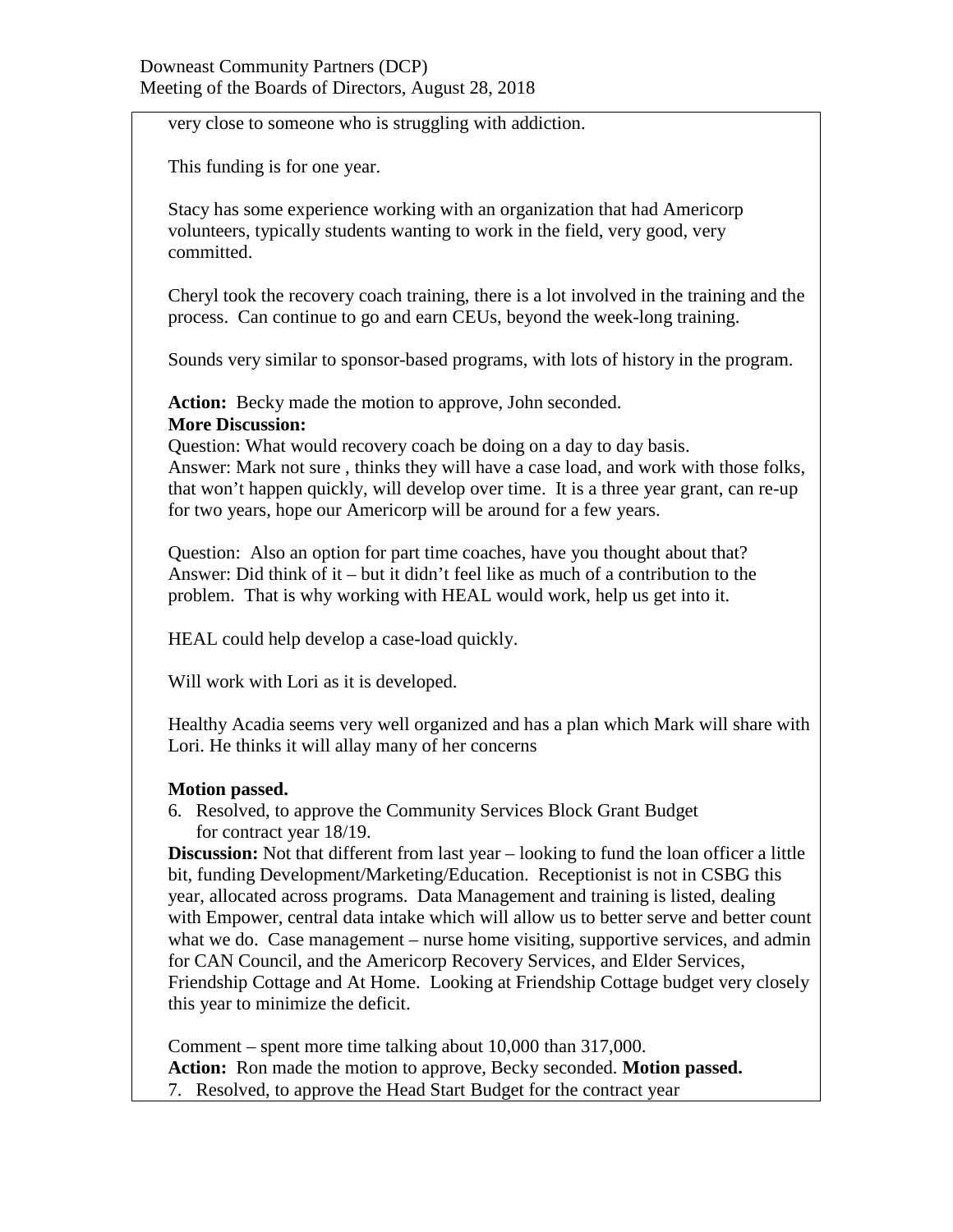## 18/19.

**Discussion:** Head Start Budget has to be approved by Board of Directors and the Parent Policy Council. A few changes this year. Federal funding increased \$51,000 to cover COLA, this is an ongoing increase. School contracts increased slightly. New collaboration with Trenton to get our foot in the door on Mount Desert Island, the school pays part of the teacher's salaries. Also have a new collaboration in Deer Isle-Stonington, bringing in some revenue to help program costs. Budgeted school expenses conservatively. Built in a 10% vacancy factor. This year ran about 20%. This year put extra money into advertising for teachers and students. Hook will be working with Melissa to do some recruiting of teachers. Melissa's new Operations Director will be working to recruit children. Investing in new technology, tablets in the classrooms. Stacy budgeted lower utilities costs assuming last winter was the worst. Avery Lane building has some other programs in it, which will reduce the space costs for Head Start. HR costs will go up a bit due to hiring HR Director and one fulltime assistant. Food costs forecast a hike. Budgeting 9.8% IDC, based on current rate. Don't anticipate a change in IDC rate.

**Action:** Ron made the motion to approve, Becky seconded. **Motion passed.**

Need to approve the narrative grant separately. 40 pages of narrative. Not changing scope of services, will meet in September to consider options; maintaining current number of slots, converting some to EHS slots, or reducing slots. May have to shift but not in this grant application.

Updated objectives to include continued work on increasing attendance, strengthening family financial literacy, increasing shared understanding of school readiness with kindergarten teachers, increasing our CLASS scores to exceed the national average, continued work on internal systems post merge to best support programs, and through our current strategic planning and internal systems increase our brand recognition and become more of a leader in our communities for early childhood.

We are increasing use of technology in our classrooms with the use of tablets. We have built some additional program aides into the budget to support classrooms due to increase in challenging behaviors with children.

Training plan – budget didn't go up, but revamped our training plan to be more flexible to meet the needs of staff and to ensure professional development is closely linked to supervision. Instead of meeting one time per month as a group we will be offering internal training throughout the year and staff may choose external training based on their professional development plans. Supervisors will work closely with staff to ensure training is reflected in practice.

**Action:** Walter moves that we add to the agency agenda that we approve the grant, and move that we approve the grant Martha seconded. **Motion passed.**

8. To discuss the Transportation Brokerage RFP, which was recently released by the State.

**Discussion:** State released RFP, extremely tight turnaround time. Mark has been talking with Waldo and Penquis about some sort of partnership; in the end, is working with Penquis as they bid on our Region. Will come back to us if this develops into a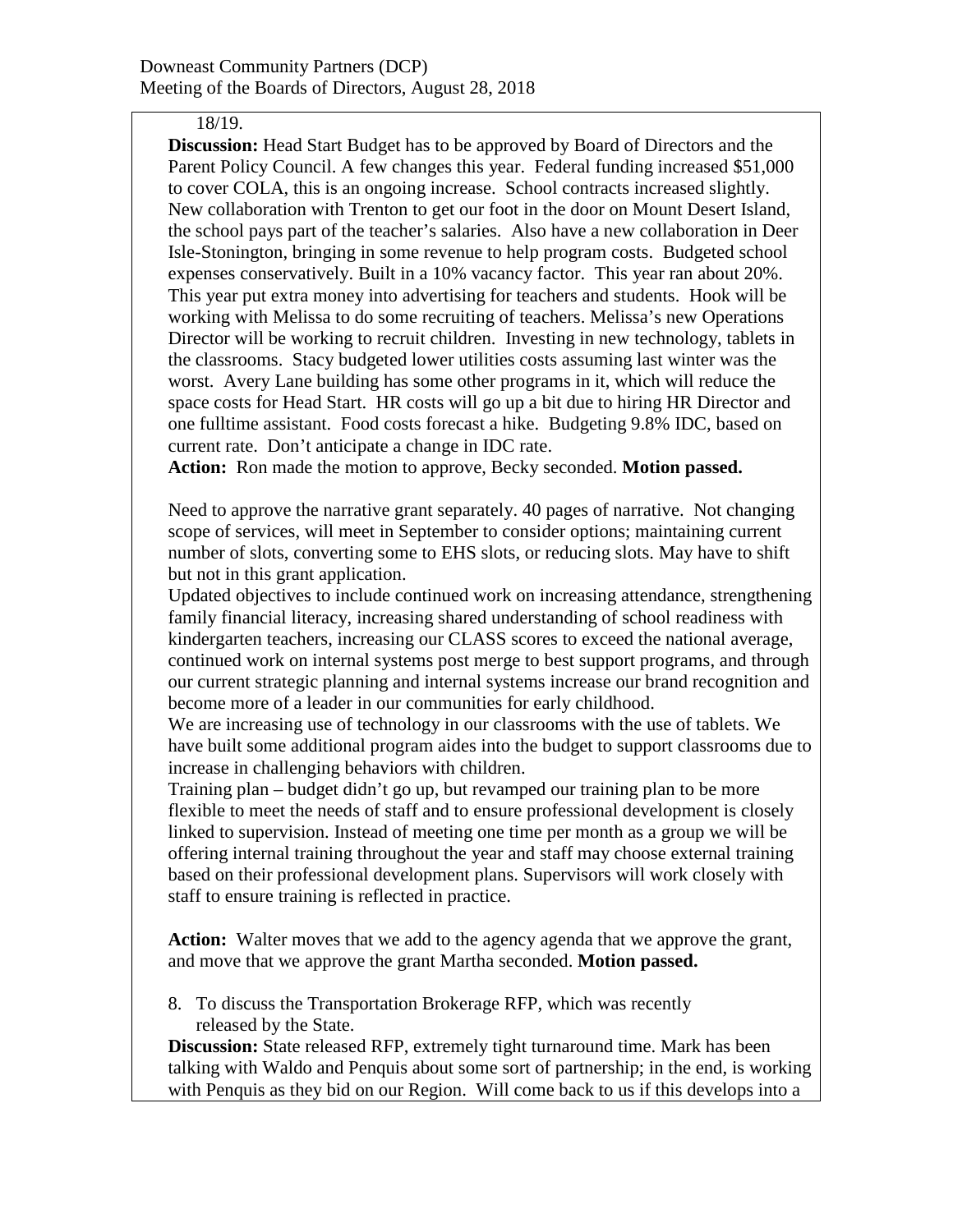partnership more than a contractual relationship.

Suggestion: Downeast Horizons has spoken to Elizabeth about joining with us on Transportation. We currently provide transportation to them.

**Action:** no action needed at this time

| IV.                                                                         | <b>Reports and Presentations</b>                                                   |  |  |  |  |
|-----------------------------------------------------------------------------|------------------------------------------------------------------------------------|--|--|--|--|
|                                                                             | 1. Development Committee Report – Ron King                                         |  |  |  |  |
|                                                                             | Reviewed Development minutes and highlighted the fundraising activities.           |  |  |  |  |
|                                                                             | SEED as PR – opportunity to talk about what we do in every town. It's as big       |  |  |  |  |
|                                                                             | a PR program as it is fundraising.                                                 |  |  |  |  |
|                                                                             | 2. Strategic Plan Update - Committee Members                                       |  |  |  |  |
|                                                                             | Employee survey out, 46 responses. Hoping Head Start employees will fill it        |  |  |  |  |
|                                                                             | out soon. Met with some of our funders, about 2/3 through client interviews,       |  |  |  |  |
|                                                                             | World Café is on track, October 17 at 4, Ellsworth City Hall.                      |  |  |  |  |
|                                                                             | 3. Executive Directors Report - Mark Green                                         |  |  |  |  |
|                                                                             | website almost ready, possibly will go live at the end of the week.                |  |  |  |  |
|                                                                             | 4. Finance Directors Report – Kevin Bean –                                         |  |  |  |  |
| A good month – transportation had a good month, billing catching up. Gave   |                                                                                    |  |  |  |  |
| us better than average month. Wintertime is a tough time for us. Also had a |                                                                                    |  |  |  |  |
|                                                                             | good SEED month. It had been going slower, but it is picking up now,               |  |  |  |  |
|                                                                             | dropping straight to fund balance. Deficit is down to 15,000. Includes             |  |  |  |  |
|                                                                             | \$50,000 from last year's Head Start Grant. Possibility that it wipes out deficit. |  |  |  |  |
|                                                                             | By end of September, we could show a 50,000 surplus. Cash is doing well,           |  |  |  |  |
|                                                                             | AR shot up because of a lot of activity in Housing, as Kevin wants to see.         |  |  |  |  |
|                                                                             | Work in Progress balance was too high. Bobbi doing a good job getting              |  |  |  |  |
|                                                                             | things moving forward, funds coming in from Maine Housing as a result.             |  |  |  |  |
|                                                                             | Revenues and Expenses under budget at this time, no concerns. Friendship           |  |  |  |  |
|                                                                             | Cottage still showing sizeable deficit this month, \$71,000. Changes made in       |  |  |  |  |
|                                                                             | July haven't shown up yet, think we will see that impact in August and             |  |  |  |  |
|                                                                             | September. Same for At Home, able to shift salaries and fringe over to             |  |  |  |  |
|                                                                             | CSBG.                                                                              |  |  |  |  |
|                                                                             |                                                                                    |  |  |  |  |
|                                                                             | For Charles – Kevin thought about your questions last month about allocation       |  |  |  |  |
|                                                                             | methods – reached out to Chris Felton in Boston, and he confirmed that there       |  |  |  |  |
|                                                                             | is no approval process for allocation methods, but he would be happy to            |  |  |  |  |
|                                                                             | review it with us. Not expecting any problems, expect that the conversation to     |  |  |  |  |
|                                                                             | strengthen the working relationship.                                               |  |  |  |  |
|                                                                             | 5. Head Start Director's Report - Melissa Mattes                                   |  |  |  |  |
|                                                                             | Staffing challenges – zero staff for Trenton, Ellsworth Elementary Middle          |  |  |  |  |
|                                                                             | program. Trenton will not open Monday. Cost of family plan of insurance too        |  |  |  |  |
|                                                                             | high, causing some to refuse the position. Send referrals! Concerned that we       |  |  |  |  |
|                                                                             | can't match salary requirements with public schools, will be back to talk about    |  |  |  |  |
|                                                                             | this.                                                                              |  |  |  |  |
| 6.                                                                          | Chair's Report – Betsy Fitzgerald                                                  |  |  |  |  |